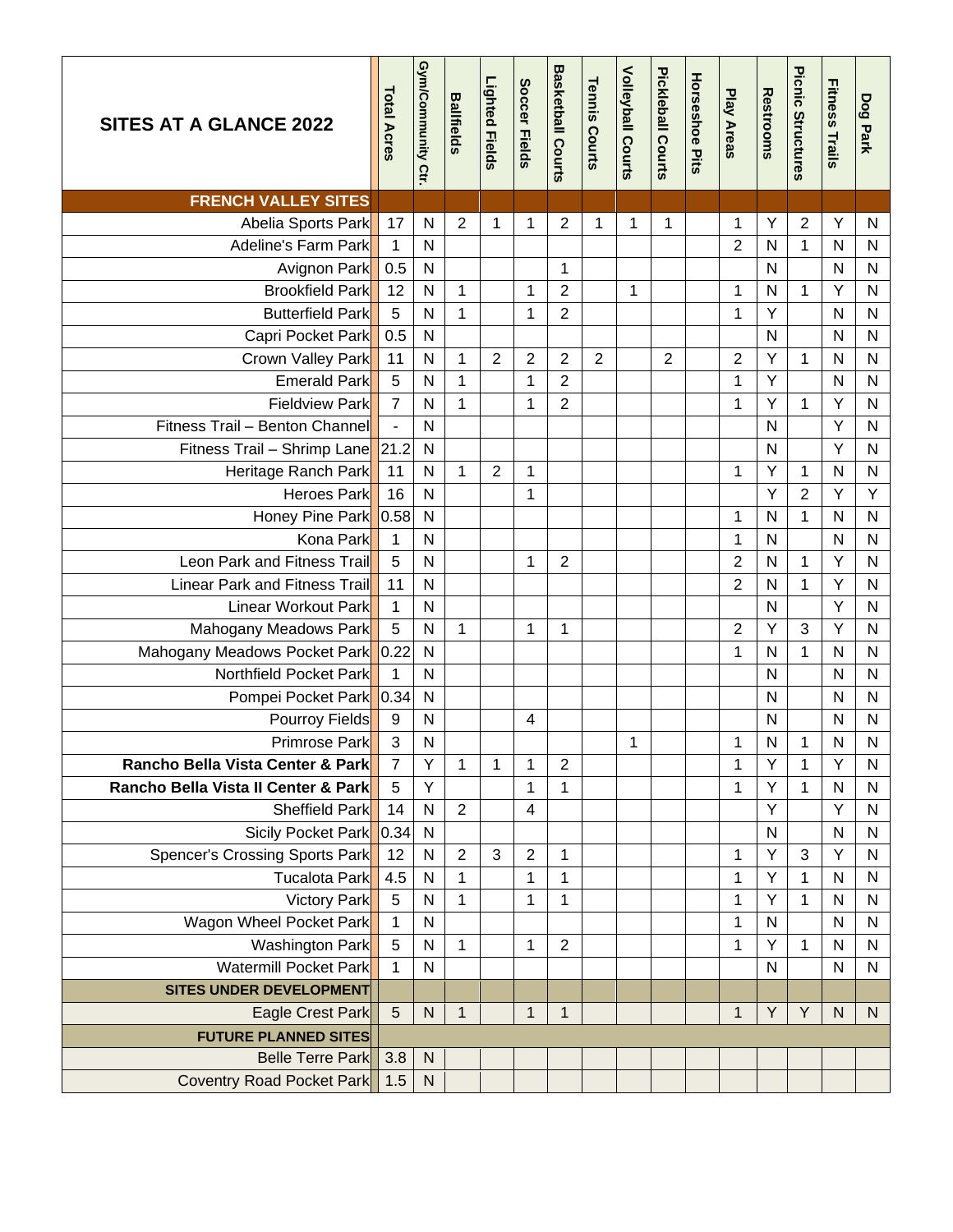| <b>SITES AT A GLANCE 2022</b>                    | <b>Total Acres</b>       | Gym/Community Ctr | <b>Ballfields</b> | <b>Lighted Fields</b> | Soccer Fields | <b>Basketball Courts</b> | <b>Tennis Courts</b> | <b>Volleyball Courts</b> | Pickleball Courts | <b>Horseshoe Pits</b> | <b>Play Areas</b> | Restrooms    | Picnic Structures | <b>Fitness Trails</b> | Dog Park     |
|--------------------------------------------------|--------------------------|-------------------|-------------------|-----------------------|---------------|--------------------------|----------------------|--------------------------|-------------------|-----------------------|-------------------|--------------|-------------------|-----------------------|--------------|
| <b>MENIFEE VALLEY SITES</b>                      |                          |                   |                   |                       |               |                          |                      |                          |                   |                       |                   |              |                   |                       |              |
| Aldergate Park 7.37                              |                          | ${\sf N}$         | 1                 |                       |               |                          |                      |                          | $\overline{2}$    |                       | 1                 | Υ            |                   | N                     | Υ            |
| Autumn Breeze Park                               | 2                        | N                 |                   |                       |               |                          |                      |                          |                   |                       | 1                 | $\mathsf{N}$ |                   | $\mathsf{N}$          | $\mathsf{N}$ |
| <b>Brindle Mills Park</b>                        | 0.37                     | $\mathsf{N}$      |                   |                       |               |                          |                      |                          |                   |                       | 1                 | $\mathsf{N}$ | $\mathbf{1}$      | $\mathsf{N}$          | $\mathsf{N}$ |
| Desert Green Park                                | 0.5                      | $\mathsf{N}$      |                   |                       |               |                          |                      |                          |                   |                       |                   | $\mathsf{N}$ |                   | $\mathsf{N}$          | ${\sf N}$    |
| Discovery Park                                   | 8                        | N                 | 1                 |                       |               | $\overline{2}$           |                      |                          |                   |                       | 1                 | Y            | 1                 | N                     | $\mathsf{N}$ |
| El Dorado Park                                   | $\overline{\mathbf{4}}$  | $\mathsf{N}$      | $\mathbf 1$       |                       |               |                          |                      |                          |                   |                       | $\overline{2}$    | N            | $\overline{2}$    | ${\sf N}$             | ${\sf N}$    |
| <b>Eller Park</b>                                | 5                        | N                 | $\mathbf{1}$      | 1                     |               | $\overline{2}$           |                      |                          |                   |                       | $\overline{2}$    | Y            | $\mathbf{1}$      | Υ                     | $\mathsf{N}$ |
| Fitness Trail - Heritage Lake Paseos             | $\overline{\phantom{a}}$ | N                 |                   |                       |               |                          |                      |                          |                   |                       |                   | N            |                   | Υ                     | $\mathsf{N}$ |
| Fitness Trail - Railroad                         | $\blacksquare$           | $\mathsf{N}$      |                   |                       |               |                          |                      |                          |                   |                       |                   | $\mathsf{N}$ |                   | Y                     | $\mathsf{N}$ |
| Grand Vista Park                                 | 0.3                      |                   |                   |                       |               |                          |                      |                          |                   |                       |                   |              |                   |                       |              |
| Heritage Heights Pocket Park                     | 0.5                      | ${\sf N}$         |                   |                       |               |                          |                      |                          |                   |                       | 1                 | N            | 1                 | N                     | N            |
| Heritage Park                                    | $\overline{5}$           | N                 |                   |                       |               | $\overline{2}$           |                      |                          |                   |                       | $\overline{c}$    | N            | $\overline{2}$    | $\mathsf{N}$          | $\mathsf{N}$ |
| Heritage Lake Sports Park                        | 20                       | N                 |                   |                       | 6             | 3                        | 3                    |                          | $\overline{2}$    |                       | 1                 | Y            | $\overline{2}$    | Υ                     | $\mathsf{N}$ |
| <b>Hidden Meadows Park</b>                       | 2.5                      | $\mathsf{N}$      |                   |                       |               |                          |                      | 1                        |                   |                       | 1                 | ${\sf N}$    |                   | $\mathsf{N}$          | ${\sf N}$    |
| Lago Vista Sports Park                           | 20                       | N                 | 3                 | 3                     | 1             | $\overline{2}$           |                      |                          |                   |                       | 1                 | Y            | 1                 | Υ                     | $\mathsf{N}$ |
| La Paloma Park                                   | 5                        | $\mathsf{N}$      |                   |                       |               |                          |                      |                          |                   |                       | 1                 | Y            |                   | $\mathsf{N}$          | N            |
| Mahogany Creek Park                              | $6\phantom{a}$           | $\mathsf{N}$      |                   |                       |               | $\overline{2}$           |                      |                          |                   |                       | 1                 | N            | 1                 | Y                     | $\mathsf{N}$ |
| Mahogany Creek Pocket Park                       | 0.22                     | ${\sf N}$         |                   |                       |               |                          |                      |                          |                   |                       |                   | N            |                   | $\mathsf{N}$          | $\mathsf{N}$ |
| Marion V. Ashley Center & Park                   | 12                       | Υ                 | $\overline{2}$    | $\overline{2}$        |               |                          |                      |                          |                   |                       | 1                 | Y            | $\mathbf{1}$      | Υ                     | $\mathsf{N}$ |
| <b>McCall Canyon Park</b>                        | $\overline{\mathbf{4}}$  | N                 |                   |                       |               | $\overline{2}$           |                      |                          |                   |                       | 1                 | N            |                   | N                     | $\mathsf{N}$ |
| <b>Menifee Comm Center &amp; Wheatfield Park</b> | 25                       | Y                 | 6                 | $\overline{2}$        |               | $\overline{2}$           | 2                    | 1                        |                   | 2                     | $\overline{2}$    | Y            | 1                 | $\mathsf{N}$          | $\mathsf{N}$ |
| Menifee Gymnasium                                | $\blacksquare$           | Υ                 |                   |                       |               |                          |                      |                          |                   |                       |                   | Y            |                   | N                     | $\mathsf{N}$ |
| Menifee South Tot Lot                            | $\overline{2}$           | ${\sf N}$         |                   |                       |               |                          |                      |                          |                   |                       | 1                 | N            |                   | N                     | ${\sf N}$    |
| Mira Park 5.66                                   |                          | $\mathsf{N}$      | 1                 |                       |               | $\mathbf 2$              |                      |                          |                   |                       | 1                 | N            | 1                 | N                     | N            |
| Mosaic Park                                      | 1.6                      | ${\sf N}$         |                   |                       |               | $\mathbf 2$              |                      |                          |                   |                       | 1                 | N            | 1                 | ${\sf N}$             | N            |
| Pepita Square Park                               | 0.5                      | ${\sf N}$         |                   |                       |               |                          |                      |                          |                   |                       |                   | ${\sf N}$    |                   | N                     | N            |
| Rolling Hills Park                               | 2.5                      | ${\sf N}$         |                   |                       |               |                          |                      |                          |                   |                       | 1                 | $\mathsf{N}$ | $\mathbf{1}$      | $\mathsf{N}$          | ${\sf N}$    |
| Sunrise Park                                     | 11                       | ${\sf N}$         | $\overline{2}$    |                       |               | $\overline{2}$           |                      |                          |                   |                       | $\overline{2}$    | Υ            | 1                 | Y                     | N            |
| Woodbine Park                                    | 5                        | ${\sf N}$         |                   |                       | 1             | $\overline{2}$           |                      |                          |                   |                       | $\overline{2}$    | $\mathsf{N}$ |                   | $\mathsf{N}$          | ${\sf N}$    |
| <b>SITES UNDER DEVELOPMENT</b>                   |                          |                   |                   |                       |               |                          |                      |                          |                   |                       |                   |              |                   |                       |              |
| <b>Braverde Veteran's Park</b>                   | 9.49                     | $\mathsf{N}$      | $\overline{2}$    | 3                     | $\mathbf{1}$  | $\overline{2}$           |                      |                          | $\overline{2}$    |                       | $\overline{2}$    | Y            | $\mathbf 1$       |                       | Y            |
| <b>FUTURE PLANNED SITES</b>                      |                          |                   |                   |                       |               |                          |                      |                          |                   |                       |                   |              |                   |                       |              |
| Country View Park                                | 3.7                      | ${\sf N}$         |                   |                       |               |                          |                      |                          |                   |                       |                   |              |                   |                       |              |
| Mountain Gate Park                               | 10                       | ${\sf N}$         |                   |                       |               |                          |                      |                          |                   |                       |                   |              |                   |                       |              |